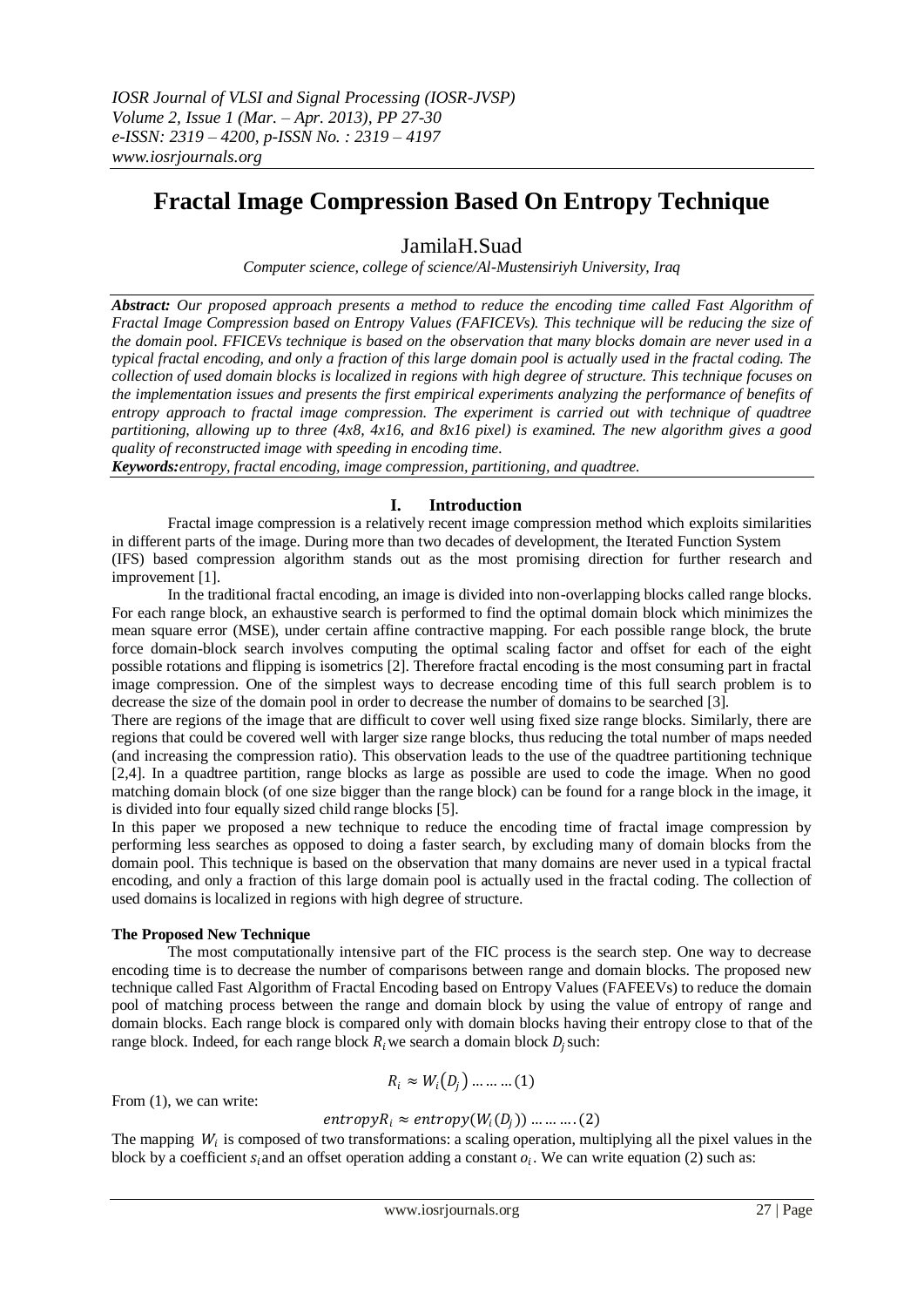$$
W_i(D_j) = s_i D_{j} + o_i \dots \dots \dots (3)
$$

Where

 $D^{\sim}$  is the mean of domain block.

Substituted equation (3) in equation (2) we obtained:

$$
entropy_{i} \approx entropy(s_{i}D^{\sim}_{j} + o_{i}) \dots \dots \dots (4)
$$

The translation coefficient (i.e.  $o_i$ coefficient) did not change the entropy therefore equation (4) become:

 $entropy R_i \approx entropy(s_i D^*_{j}) \dots \dots \dots (5)$ 

If we the left side of equation (5) subtracted from the right side of same equation then some error exist between them:

 $|entropy(R_i) - entropy(s_iD^*)| \leq \varepsilon \dots \dots \dots (6)$ 

All theoretical concepts tell us  $|s_i|$  is always less than 1 (i.e.  $|s_i| < 1$ ) therefore equation (6) can be written as:  $|entropy(R_i) - entropy(D^{\sim})| \leq \varepsilon \dots \dots \dots (7)$ 

Thus for every range block  $R_i$ , comparison is made only with domain blocks  $D^{\sim}$  that satisfies the condition in equation (7). The value of parameter determines the set of domain block that participate to the search of the best block that matches a given range block. If *is* small, the encoding time is reduced but the image quality is diminished.

The main steps of FAFEEVs can be summarized as:

*Step1*: Load the image into buffer

*Step2*: Choose parameter

*Step3*: Partitioning the image into quadtree blocks size with non-overlap  $(R_1... R_n)$ 

*Step4*: Generate the domain image from the original image by averaging method

*Step5*: Build a new domain blocks ( $D'_1...D'_m$ )

*Step6*: For each new domain block compute the entropy and for each range block compute the entropy *Step7*: Compare between the range block and the domain block by using equation (4.7).

i. If the distance between entropy(  $\mathsf{R}_{\textbf{i}}$  ) and entropy(  $D'_m$  ) less than  $\varepsilon$ 

ii. Then  $D'_m$  is the best matching:

- Compute the coefficient s
- Quantize the *s*;
- Compute  $E(entropy(R_i), entropy(D_m, s_i);$
- If  $E(entropy(R_i), entropy(D_m, s_i)$  is minimum store the *IFS* –code; else go to the next domain block;

#### **Experimental Results and Discussion**

This section presents experimental results showing the efficiency of FAFEEVs. The performance tests carried out for a diverse set of well-known images of size 256x256 gray levels with 8bpp, coefficient (contrast) restricted to values between 0 and 1 in order to avoid searching domain pool twice (*i.e*. allowed only positive scaling factors in the gray level transformation). To ensure a compact encoding of the affine transformation, the value of contrast and brightness are quantized using 4 and 6 bits for contrast (scaling parameter) and brightness (offset parameter), respectively, hence thecompression ratio is 95% quadtree partitions. This study focuses on the implementation issues and presents the first empirical experiments analyzing the performance of benefits of entropy approach to fractal image compression. The experiment is carried out with technique of quadtree partitioning, allowing up to three (4x4, 8x8, and 16x16 pixel) is examined. The result is shown in table (1) the encoding time scales linearly with the values of PSNR. The original Girl image of size (256x256) and the reconstructed Girl image used in our experiments (entropy, *ε*=1.5) and block size 4x8 are shown in Figure (1) and another example using original Bird image of size (256x256) and reconstructed image used (entropy,  $\varepsilon$ =0.5) and block size 4x8 shown in Figure (2) .In fact, the encoding time usually decrease whenever there is decreasing in the number of partitioning blocks. That's the aim of the new proposed technique, i.e. decreasing in encoding time with an accepted image. Table (2) also shows the effect of No. of partitioning blocks, then encoding time decrease since No. of partitioning blocks is directly proportional with PSNR.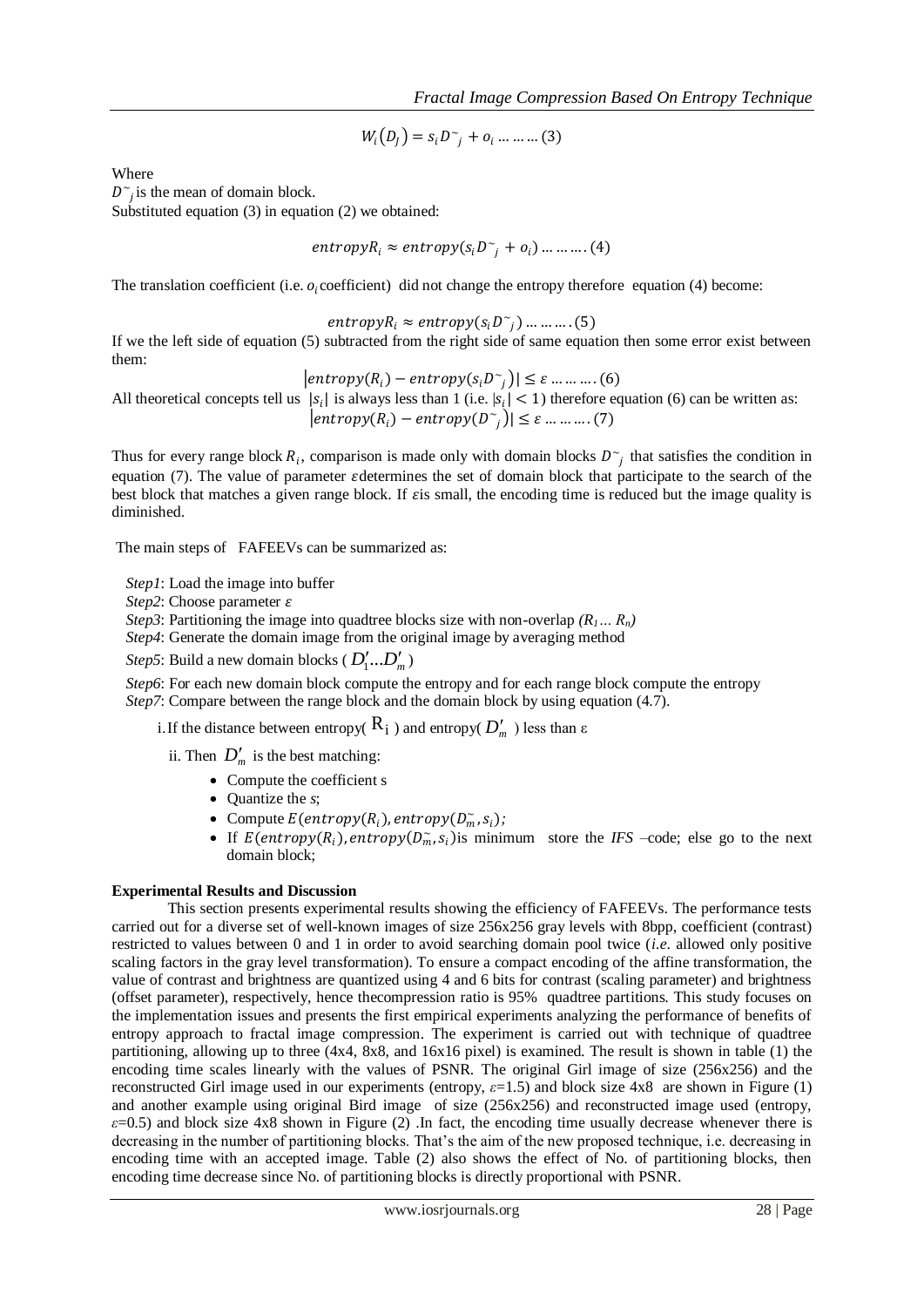Table (1): The results of Entropy technique with Varity encoding parameters,applying on (A): Birds image, (B): Girl image.



Original Image



 PSNR=33.89 dB CR=4.87 ET=16sec

Figure (1): The reconstructed image by using block size=4x8 and entropy, *ε*=1.5.



Original Image



PSNR=28.50 dB CR=11.82 ET=11sec

| Figure (2): The reconstructed image by using block size=4x8 and entropy, $\varepsilon$ =0.5. |  |  |
|----------------------------------------------------------------------------------------------|--|--|
|                                                                                              |  |  |

Table (2): Show the relationship between encoding times with no. of partitioning blocks applying on (A): Birds image, (B):

| v<br>$\sim$  | v |  |
|--------------|---|--|
| ×<br>۰,<br>v |   |  |
|              |   |  |

| £.  | <b>Bloc</b><br>$\bf k$<br><b>Size</b> | <b>Birds Image</b>  |                     | <b>Girl Image</b>  |                     |                     |         |
|-----|---------------------------------------|---------------------|---------------------|--------------------|---------------------|---------------------|---------|
|     |                                       | of<br>No.<br>blocks | <b>PSNR</b><br>(dB) | <b>ET</b><br>(sec) | of<br>No.<br>blocks | <b>PSNR</b><br>(dB) | ET(sec) |
| 0.5 | 4x8                                   | 2398                | 30.15               | 16                 | 2911                | 34.20               | 18      |
|     | 4x8                                   | 1198                | 29.85               | 15                 | 1200                | 33.89               | 16      |
| 1.5 | 4x8                                   | 1081                | 28.50               | 12                 | 1165                | 33.86               | 14      |
| 2   | 4x8                                   | 995                 | 27.91               | 11                 | 1026                | 33.59               | 12      |
| 0.5 | 4x16                                  | 1084                | 20.29               | 15                 | 1756                | 32.23               | 16      |
| 1   | 4x16                                  | 994                 | 20.15               | 14                 | 1543                | 31.71               | 14      |
| 1.5 | 4x16                                  | 893                 | 20.12               | 13                 | 993                 | 31.45               | 13      |
| 2   | 4x16                                  | 773                 | 19.92               | 12                 | 876                 | 30.52               | 11      |
| 0.5 | 8x16                                  | 856                 | 20.01               | 14                 | 975                 | 28.14               | 15      |
|     | 16x8                                  | 721                 | 19.45               | 13                 | 834                 | 28.08               | 14      |
| 1.5 | 8x16                                  | 654                 | 18.12               | 21                 | 733                 | 27.45               | 12      |
| 2   | 8x16                                  | 549                 | 17.87               | 10                 | 602                 | 26.37               | 11      |